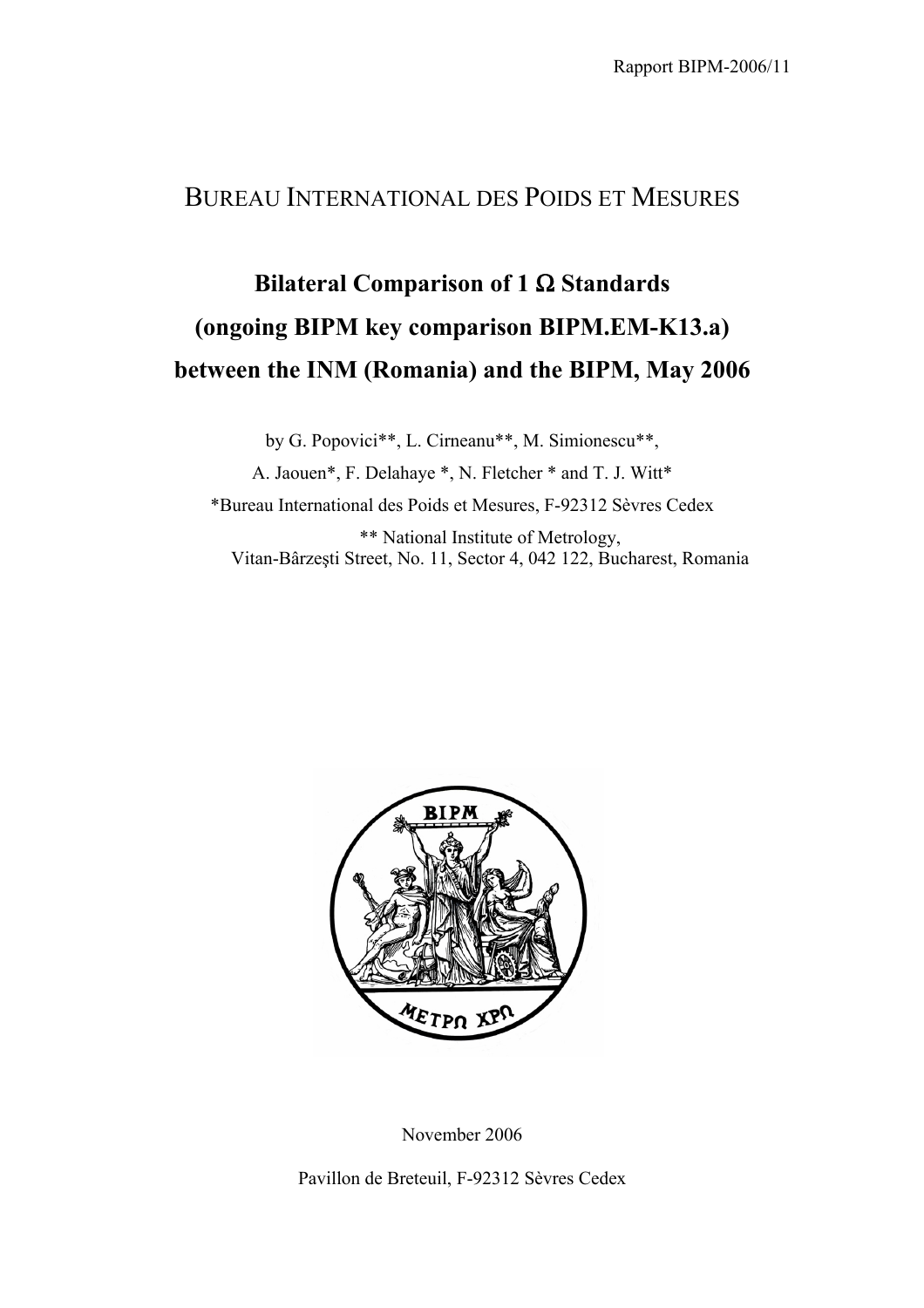## **Bilateral Comparison of 1** Ω **Standards (ongoing BIPM key comparison BIPM.EM-K13.a) between the INM and the BIPM, May 2006**

A comparison of the 1  $\Omega$  reference standards of the BIPM and the National Institute of Metrology (INM, Romania) was carried out from February to July 2006. Two BIPM 1  $\Omega$ travelling standards, serial numbers BIV193 and BIV207, were transported to the INM in person by a member of the INM staff. Both before and after the measurements at the INM, the standards were measured at the BIPM. All three measurement periods were of approximately one month duration.

The BIPM measurements were carried out by comparison with a  $100 \Omega$  reference resistor whose value is known with respect to the BIPM quantized Hall resistance (QHR) standard. The current in the 1  $\Omega$  resistors during the measurements at the BIPM was 50 mA. The INM carried out measurements of the travelling standards against a 1  $\Omega$  reference using a current comparator resistance bridge. The INM 1  $\Omega$  reference standard is maintained, with respect to  $R_{K-90}$  by means of periodic calibrations at the BIPM and by extrapolation of its behaviour over time. The measuring current used was also 50 mA.

The reference temperature was 23 °C. Both INM and BIPM measurements were carried out at temperatures close to the reference temperature, to within 0.05 °C. Results of all INM and BIPM measurements were corrected to 23 °C using the known temperature coefficients of the travelling standards and the recorded values of ambient temperature. The pressure coefficients of the travelling standards are negligible.

The reference standards of the two participants are clearly closely correlated, as the INM takes its traceability from the BIPM. To reduce the effect of this correlation, the participants agreed that the comparison should be carried out no sooner than about one year after the last BIPM calibration of INM resistance standards. The mean date of the last such calibration was 19 May 2005.

Figures 1 and 2 show the measured values obtained (after correction to the reference temperature) for the two standards by the two laboratories. The resistances of the standards are assumed to vary linearly over time, and linear least-squares fits to the BIPM data for each standard are used to provide the comparison reference. The results of the comparison are presented as the differences between the mean values measured at INM and the values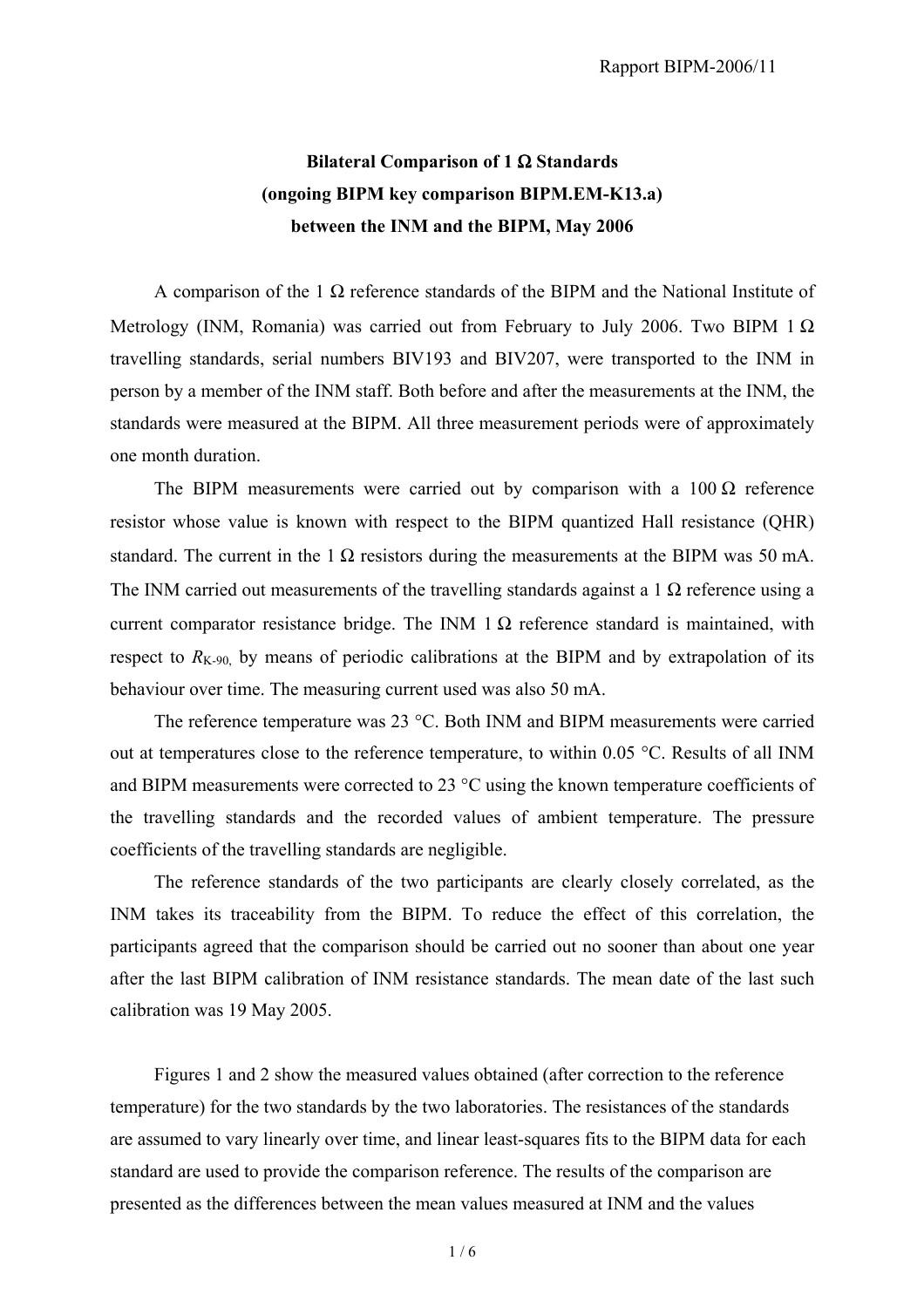calculated for the same date from the fitted BIPM data. The reference date of the comparison is thus the mean date of the INM measurements, 2 May 2006.

Table 1 lists the results for the comparison and the uncertainty contributions as separate Type A and B components for both laboratories. The following elements are listed:

(1) the mean resistance value  $R_{\text{INM}}$  of each resistor measured by the INM;

(2) the Type A uncertainty due to the instability of the resistors and the measuring equipment, computed as the standard uncertainty of the mean value;

(3) the Type B uncertainty component due to the measuring equipment of the INM. This uncertainty is partially correlated between the different travelling standards used for a comparison and the contributions that are completely or partially correlated are indicated by asterisks (\*) in Table 3;

(4-6) the corresponding quantities for the BIPM; the Type A uncertainty for the resistance value at the reference date is calculated from the least-squares linear fit;

(7) the difference  $(R_{INM} - R_{BIPM})$  for each resistor, and (8) the clearly uncorrelated (Type A) part of the uncertainty;

(9) the result of the comparison, which is the mean of the differences of the calibration results for the two standards;

(10) the standard uncertainty on this mean difference (including Type A and Type B components from both laboratories).

Table 2 lists the Type B uncertainties associated with maintenance and measuring equipment at the BIPM and Table 3 lists the corresponding uncertainties for the INM.

 No key comparison reference value (KCRV) is needed in this bilateral comparison to calculate the degree of equivalence (DoE) between the INM and the BIPM. The two differences (7 above), which allow for the behaviour of each standard individually, are combined as a simple mean (9) to give the DoE given below. The combined uncertainty of the mean difference (10) provides the uncertainty on this DoE. However, in order to link this result to results from other participants in comparison BIPM.EM-K13.a, the KCRV is as usual taken to be the BIPM value.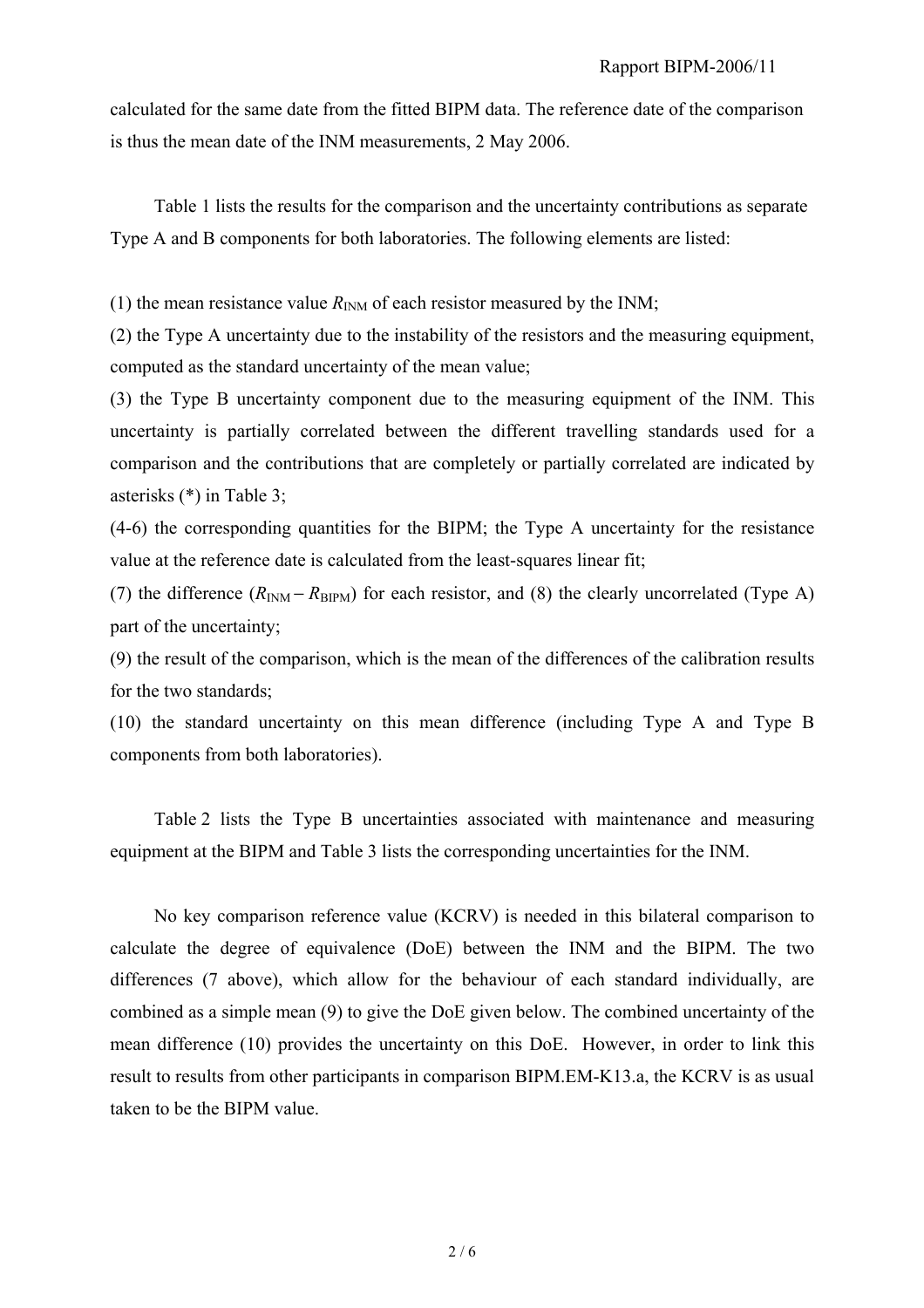The measured resistances and differences in table 1 are given with their corresponding absolute standard uncertainties (1  $\sigma$  estimates, in  $\mu\Omega$ ). The final result of the comparison is presented as the degree of equivalence between the INM and the BIPM for values assigned to 1  $\Omega$  standards,  $D_{INM}$ , and its expanded uncertainty,  $U_{INM}$  ( $k=2$ , 95% confidence level) both expressed in 10<sup>-8</sup> (ie as relative values, where  $1 \times 10^{-8} = 0.01 \mu\Omega$  on a measurement of 1 Ω):

$$
D_{\text{INM}} = (R_{\text{INM}} - R_{\text{BIPM}}) / 1 \Omega = + 7 \times 10^{-8}
$$
  
 $U_{\text{INM}} = 26 \times 10^{-8}$ 

This is a most satisfactory result. The difference between the values assigned to the travelling standards by the two laboratories is less than the expanded uncertainty associated with the difference. The calibration and measurement capability (CMC) of INM held in the BIPM key comparison database appendix C for measurements of 1  $\Omega$  standards is 5 μ $\Omega/\Omega$  (ie  $500 \times 10^{-8}$ ). This comparison result clearly supports this CMC, and indicates that the methods in use at INM may be suitable to support an improved CMC in the future.

## **Comments:**

 More qualitative information can also be gained from the comparison data, particularly by inspection of figures 1 and 2. Multiple standards and the '*A-B-A*' pattern of measurements are used to reduce the effects of instabilities of the standards on the comparison. From figures 1 and 2, it is clear that, at least at the level of interest defined by the INM uncertainties, the behaviour of the standards is not a limiting factor in this comparison. The linear drift rates obtained for the standards during the period of this comparison have also been compared to the historical data maintained at the BIPM for each standard (covering approximately the last 5 years), and a satisfactory agreement was found.

 The consistency of any difference observed for the two standards (ie the difference between the differences (7)) can be very revealing. In this case, both differences are not significant given the uncertainties of the INM measurements (even considering only the Type A uncertainties), and no further analysis is necessary. It should be noted that the Type A uncertainty reported by INM in this comparison, calculated as the standard deviation of the mean of measurements over a period of 1 month, assumes that the variations of the measured value from day to day are due to a white noise process. This is not self-evident for such a long time period, and this assumption should be tested and demonstrated to hold before any improvements to CMCs which approach the level of uncertainty reported here are considered.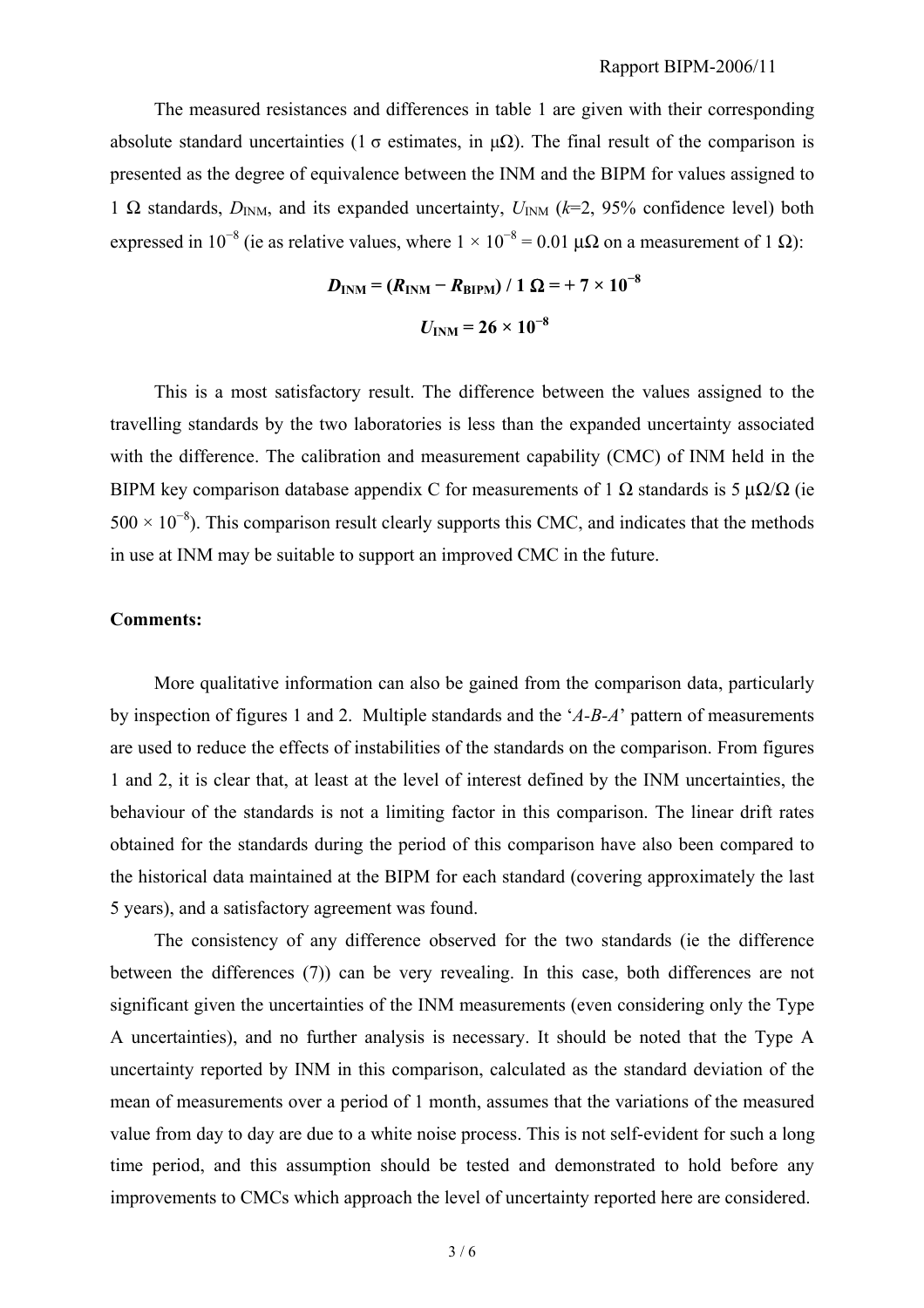

**Figure 1**: relative deviation from the nominal 1  $\Omega$  value of the resistance of BIV193 vs time: individual measurements of the BIPM and INM, a linear least-squares fit to the BIPM measurements and the reported mean and expanded uncertainty of the INM measurements.



**Figure 2**: as figure 1, but for resistor serial number BIV207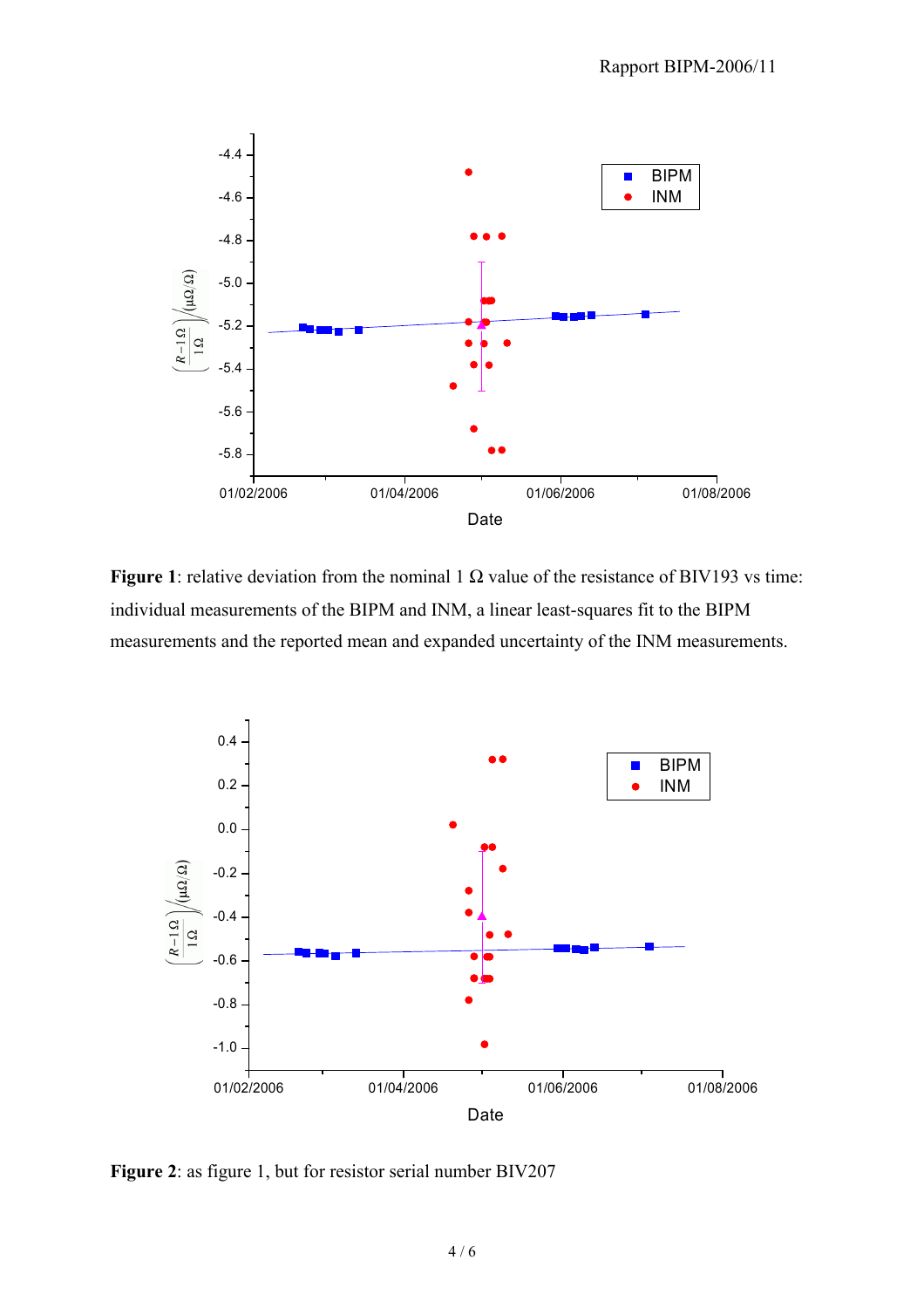|                |                                                     |                                                | <b>BIV193</b> | <b>BIV207</b> |
|----------------|-----------------------------------------------------|------------------------------------------------|---------------|---------------|
| 1              | <b>INM</b>                                          | $(R - 1 \Omega)/\mu\Omega$                     | $-5.2$        | $-0.4$        |
| $\overline{2}$ |                                                     | Type-A uncertainty / $\mu\Omega$               | 0.08          | 0.08          |
| 3              |                                                     | Type-B uncertainty / $\mu\Omega$               | 0.16          |               |
| 4              | <b>BIPM</b>                                         | $(R - 1 \Omega)/\mu\Omega$                     | $-5.178$      | $-0.552$      |
| 5              |                                                     | Type-A uncertainty / $\mu\Omega$               | 0.009         | 0.007         |
| 6              |                                                     | Type-B uncertainty / $\mu\Omega$               | 0.016         |               |
| 7              |                                                     | $(R_{\text{INM}} - R_{\text{BIPM}})/\mu\Omega$ | $-0.02$       | $+0.15$       |
| 8              | combined Type-A uncertainty/ $\mu\Omega$            |                                                | 0.08          | 0.08          |
| 9              | Mean difference: $R_{INM} - R_{BIPM}$ / $\mu\Omega$ |                                                | $+0.07$       |               |
| 10             | Total uncertainty on mean difference / $\mu\Omega$  |                                                | 0.13          |               |

**Table 1**. Results of the INM/BIPM bilateral comparison of 1  $\Omega$  standards using two BIPM travelling standards: mean date 2 May 2006. Uncertainties are  $1\sigma$  estimates.

**Table 2**. Estimated Type B standard uncertainties, relative to the nominal value, for 1  $\Omega$ calibrations with the BIPM equipment. A relative uncertainty of  $1 \times 10^{-9}$  corresponds to  $0.001$  μΩ.

| Realization of $R_H(2)$                                                 | $2 \times 10^{-9}$  |
|-------------------------------------------------------------------------|---------------------|
| Ratio of resistance of 100 $\Omega$ reference resistor to $R_H(2)$      | $3 \times 10^{-9}$  |
| Imprecision in the values of the reference resistors (including         | $13 \times 10^{-9}$ |
| uncertainties in extrapolated resistance values and residual power,     |                     |
| temperature and pressure effects)                                       |                     |
| Comparison of the travelling standards to the reference resistor (ratio | $9 \times 10^{-9}$  |
| $1 \Omega/100 \Omega$                                                   |                     |
| Uncertainty in the temperature correction for the travelling standard   | $1 \times 10^{-9}$  |
| rss total                                                               | $16 \times 10^{-9}$ |

**Table 3**. Estimated Type B standard uncertainties, relative to the nominal value, for 1  $\Omega$ calibrations with the INM equipment. A relative uncertainty of  $1 \times 10^{-8}$  corresponds to 0.01  $\mu\Omega$ . Asterisks (\*) indicate components that are either completely correlated or probably significantly correlated when measuring different travelling standards.

| Calibrated value and drift correction for the 1 $\Omega$ reference standard* | $4 \times 10^{-8}$   |
|------------------------------------------------------------------------------|----------------------|
| Uncertainty in the temperature correction for the reference standard*        | $9 \times 10^{-8}$   |
| Effects of power line instability on bridge readings                         | $12 \times 10^{-8}$  |
| Uncertainty in the temperature correction for the travelling standard        | $0.1 \times 10^{-8}$ |
| rss total                                                                    | $16 \times 10^{-8}$  |